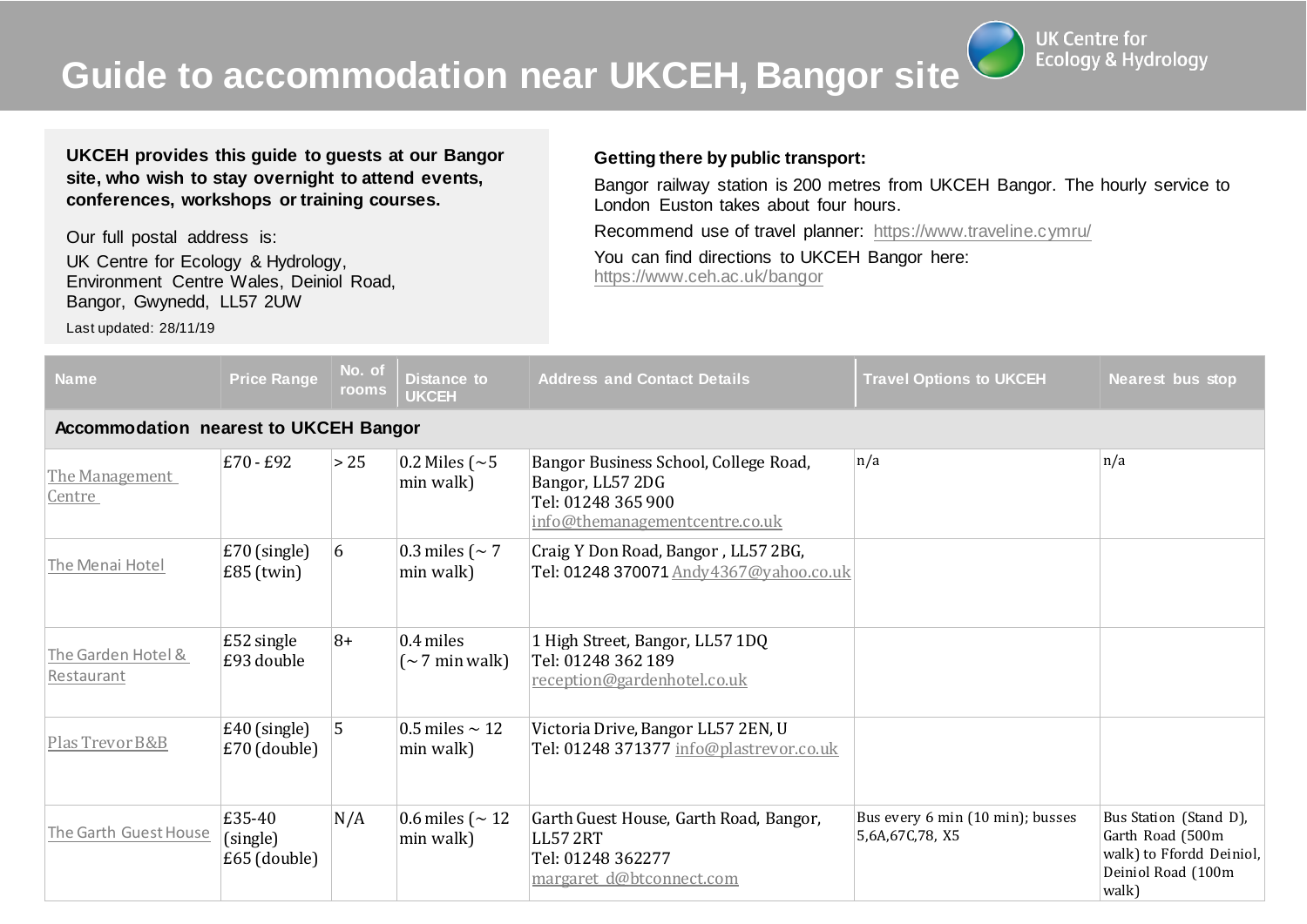| <b>Name</b>                              | <b>Price Range</b> | No. of<br>rooms | Distance to<br><b>UKCEH</b>         | <b>Address and Contact Details</b>                                                                                                              | <b>Travel Options to UKCEH</b>                                                                                          | <b>Nearest bus stop</b>                                                                                                                                                          |  |  |  |
|------------------------------------------|--------------------|-----------------|-------------------------------------|-------------------------------------------------------------------------------------------------------------------------------------------------|-------------------------------------------------------------------------------------------------------------------------|----------------------------------------------------------------------------------------------------------------------------------------------------------------------------------|--|--|--|
| <b>Outside Bangor</b>                    |                    |                 |                                     |                                                                                                                                                 |                                                                                                                         |                                                                                                                                                                                  |  |  |  |
| The Anglesey Arms                        | $E85 - E140$       | N/A             | drive)                              | 2.6 Miles (~8 min Mona Road, Menai Bridge, Anglesey, United<br>Kingdom ,LL59 5EA<br>Tel: 01248 712 305<br>anglesey.arms@jwlees.co.uk            | Bus towards Bangor Every 10 min. Bus Menai Suspension<br>takes 22 min to travel. Buses: 4A,<br>42,47,57,62,X4           | Bridge ( $\sim$ 5 min walk<br>away)                                                                                                                                              |  |  |  |
| Ty'n Rhos Country<br><b>House</b>        | $E78 - E250$       | N/A             | 5.3 Miles ( $\sim$<br>14min drive)  | Ty'n Rhos, Seion, Llanddeiniolen,<br>nr.AERNARFON, Snowdonia,<br>North Wales. LL55 3AE<br>Tel: 01248 670 489<br>enquiries@tynrhos.co.uk         | Bus towards Bangor. Bus takes 17 min Gors Bach Inn ( $\sim$<br>to travel. Bus: 72                                       | 10min walk). Gett of<br>at Bangor Ffordd<br>Deiniol bus stop<br>$(\sim 10$ walk to UKCEH)                                                                                        |  |  |  |
| The Bulkeley Hotel                       | $E62 - E155$       | N/A             | 6.7 Miles ( $\sim$ 20<br>min drive) | 19 Castle St, Beaumaris, Anglesey LL58 8AW Bus stop outside the hotel towards<br>Tel: 1248 810 415<br>Email:reception@bulkeleyhotel.co.uk       | Bangor. Bus takes $~1$ min with 1<br>change. 1st Bus: 58. 2 <sup>nd</sup> Bus: X4                                       | 1st Bus stop: Bakery<br>$~[-9$ min, 7 stops). $2nd$<br>Bus stop: Ffordd<br>Deiniol ( $\sim$ 8 min, 8<br>stops). Then $\sim 10$<br>min walk to UKCEH<br>site.                     |  |  |  |
| Ye Olde Bulls Head Inn <b>£85 - £260</b> |                    | N/A             | 6.7 Miles ( $\sim$ 20<br>min drive) | The Bull Beaumaris, Castle Street,<br>Beaumaris, Anglesey, LL58 8AP<br>Tel: 01248 810329<br>Email:info@bullsheadinn.co.uk                       | Bus stop outside the hotel towards<br>Bangor. Bus takes $~1$ min with 1<br>change. 1st Bus: 58. 2 <sup>nd</sup> Bus: X4 | 1 <sup>st</sup> Bus stop: Bakery<br>$\sim$ 9 min, 7 stops). 2nd<br>Bus stop: Ffordd<br>Deiniol $({\sim}8 \text{ min}, 8$<br>stops). Then $\sim 10$<br>min walk to UKCEH<br>site. |  |  |  |
| Bishopsgate House Hote £60 - £80         |                    | N/A             | drive)                              | 6.8 Miles ( $\sim$ 17 min Bishopsgate House Hotel, Castle Street,<br>Beaumaris, Anglesey, LL58 8BB, North Wales<br>Tel: 01248 810302            | Bus towards Bangor. Bus takes $\sim$ 30<br>min. Bus: 5C                                                                 | Asda (bus stop<br>outside the hotel).<br>Get off at Ffordd<br>Deiniol. Then $\sim$ 10<br>min walk to UKCEH<br>site.                                                              |  |  |  |
| <b>Celtic Royal Hotel</b>                | $E99 - E215$       | N/A             | 8.7 Miles $\sim$ 17<br>min drive)   | The Celtic Royal Hotel, Bangor Street,<br>Caernarfon, Gwynedd, North Wales,<br>LL55 1AY<br>Tel: 01286 674477<br>reservations@celtic-royal.co.uk | Bus towards Bangor. Bus takes $\sim$ 30<br>min. Bus: 5C                                                                 | Asda (bus stop<br>outside the hotel).<br>Get off at Ffordd<br>Deiniol. Then $\sim$ 10<br>min walk to UKCEH<br>site.                                                              |  |  |  |